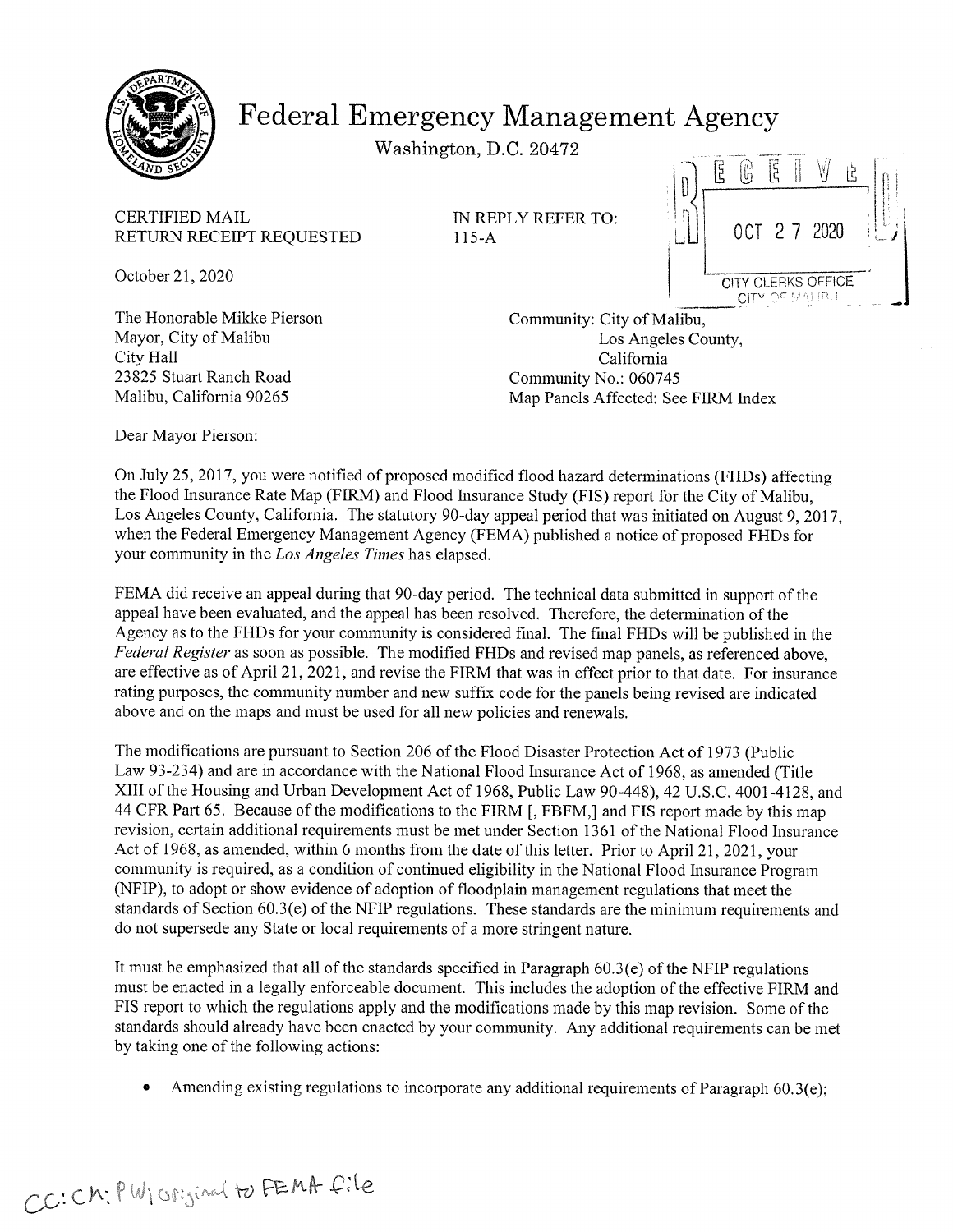- $\bullet$ Adopting all of the standards of Paragraph 60.3(e) into one new, comprehensive set of regulations; or,
- Showing evidence that regulations have previously been adopted that meet or exceed the  $\bullet$ minimum requirements of Paragraph 60.3(e).

Communities that fail to enact the necessary floodplain management regulations will be suspended from participation in the NFIP and subject to the prohibitions contained in Section 202(a) of the 1973 Act as amended.

A Consultation Coordination Officer (CCO) has been designated to assist your community with any difficulties you may be encountering in enacting the floodplain management regulations. The CCO will be the primary liaison between your community and FEMA. For information about your CCO, please contact:

> FEMA Region IX Attn: Eric Simmons, Engineer 1111 Broadway, Suite 1200 Oakland, California 94607-4052 (510) 627-7029

To assist your community in maintaining the FIRM, we have enclosed <sup>a</sup> Summary of Map Actions to document previous Letter of Map Change (LOMC) actions (i.e., Letters of Map Amendment (LOMA), Letters of Map Revision (LOMR)) that will be superseded when the revised FIRM panels referenced above become effective. Information on LOMCs is presented in the following four categories: (1) LOMCs for which results have been included on the revised FIRM panels; (2) LOMCs for which results could not be shown on the revised FIRM panels because of scale limitations or because the LOMC issued had determined that the lots or structures involved were outside the Special Flood Hazard Area as shown on the FIRM; (3) LOMCs for which results have not been included on the revised FIRM panels because the flood hazard information on which the original determinations were based are being superseded by new flood hazard information; and (4) LOMCs issued for multiple lots or structures where the determination for one or more of the lots or structures cannot be revalidated through an administrative process like the LOMCs in Category <sup>2</sup> above. LOMCs in Category <sup>2</sup> will be revalidated through <sup>a</sup> single letter that reaffirms the validity of <sup>a</sup> previously issued LOMC; the letter will be sent to your community shortly before the effective date of the revised FIRM and will become effective <sup>1</sup> day after the revised FIRM becomes effective. For the LOMCs listed in Category 4, we will review the data previously submitted for the LOMA or LOMR request and issue <sup>a</sup> new determination for the affected properties after the revised FIRM becomes effective.

The FIRM panels have been computer-generated. Once the FIRM and FIS report are printed and distributed, the digital files containing the flood hazard data for the entire county can be provided to your community for use in <sup>a</sup> computer mapping system. These files can be used in conjunction with other thematic data for floodplain management purposes, insurance purchase and rating requirements, and many other planning applications. Copies of the digital files or paper copies of the FIRM panels may be obtained by calling our FEMA Mapping and Insurance eXchange, toll free, at I -877-FEMA-MAP (1-877-336-2627). In addition, your community may be eligible for additional credits under our Community Rating System if you implement your activities using digital mapping files.

If you have any questions regarding the necessary floodplain management measures for your community or the NFIP in general, we urge you to call the Director, Federal Insurance and Mitigation Division of FEMA in Oakland, California, at (510) 627-7100. If you have any questions concerning mapping issues

2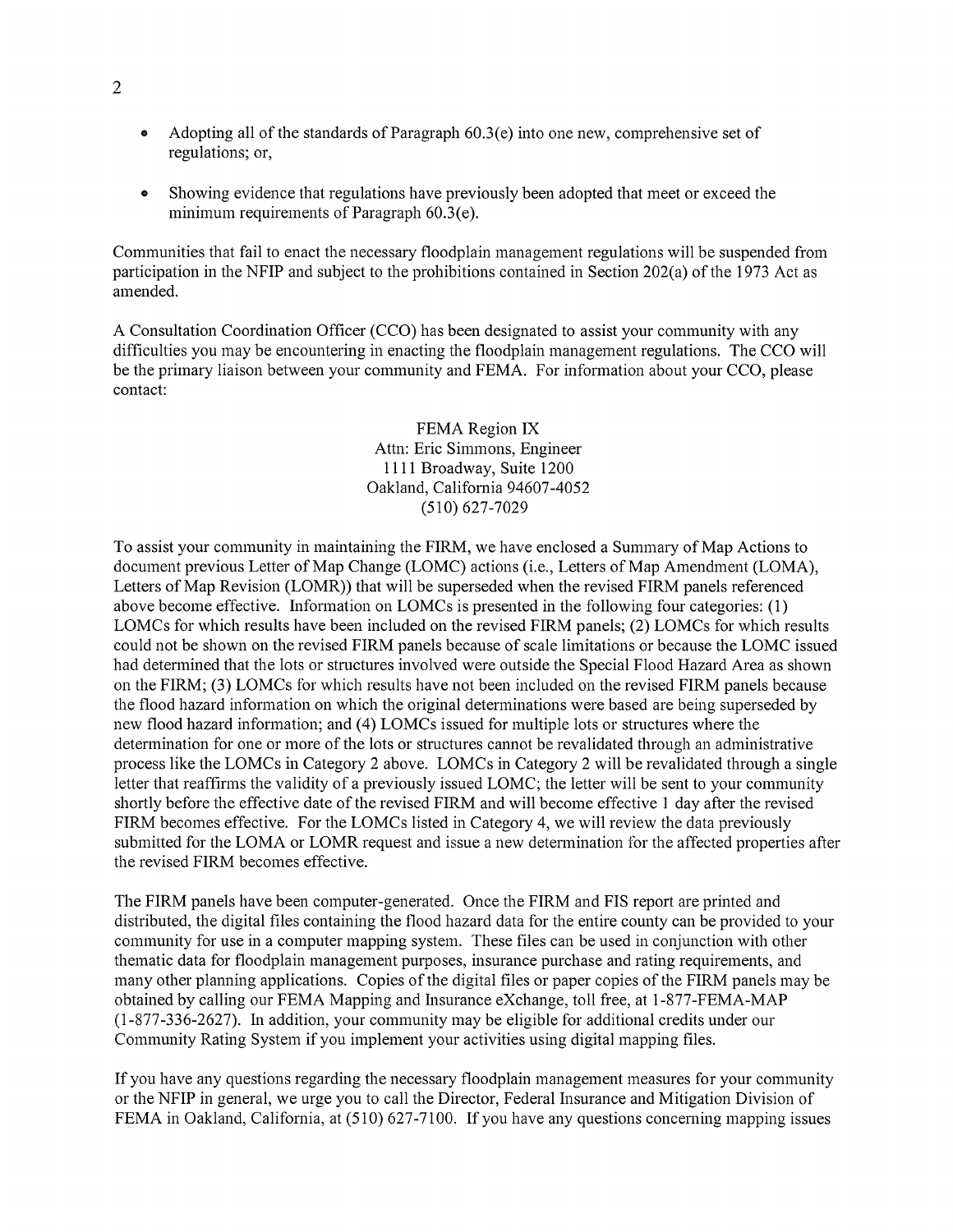in general or the enclosed Summary of Map Actions, please call our FEMA Mapping and Insurance eXchange (FMIX), toll free, at 1-877-FEMA-MAP (1-877-336-2627). Additional information and resources your community may find helpful regarding the NFIP and floodplain management, such as The National Flood Insurance Program Code of Federal Regulations, Answers to Questions About the National Flood Insurance Program, Use of Flood Insurance Study (FIS) Data as Available Data, Frequently Asked Questions Regarding the Effect that Revised Flood Hazards have on Existing Structures, and National Flood Insurance Program Elevation Certificate and Instructions, can be found on our website at https://www.floodmaps.fema.gov/lfd. Paper copies of these documents may also be obtained by calling our FMIX.

Sincerely,

Luis Rodriguez, P.E., Director Engineering and Modeling Division Federal Insurance and Mitigation Administration

Enclosure: Final Summary of Map Actions

cc: Community Map Repository Rob DuBoux, Public Works Director, City of Malibu Kelly Soule, State NFIP Coordinator, California Department of Water Resources Mike Mierzwa, State Floodplain Manager, California Department of Water Resources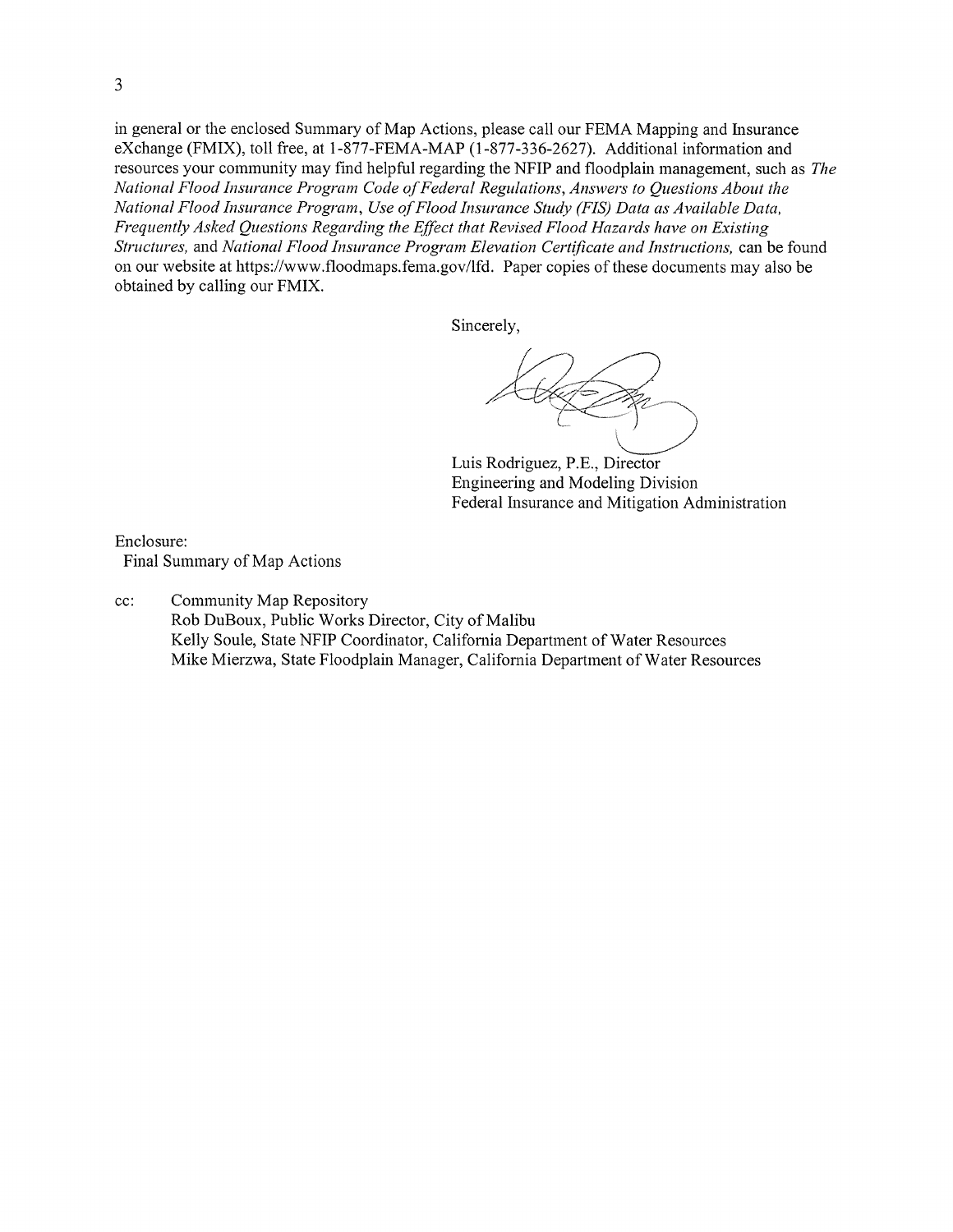## FINAL SUMMARY OF MAP ACTIONS

Community: MALIBU, CITY OF Community No: 060745

To assist your community in maintaining the Flood Insurance Rate Map (FIRM), we have summarized below the effects of the enclosed revised FIRM panels(s) on previously issued Letter of Map Change (LOMC) actions (i.e., Letters of Map Revision (LOMR5), Letter of Map Revision based on Fill (LOMR-Fs), and Letters of Map Amendment (LOMAs)) that will be affected when the revised FIRM becomes effective on April 21, 2021.

### 1. LOMCs Incorporated

The modifications effected by the LOMCs listed below will be reflected on the revised FIRM. In addition, these LOMCs will remain in effect until the revised FIRM becomes effective.

| <b>LOMC</b> | Case No. | Date<br>Issued | <b>Project Identifier</b> | Original<br>Panel | Current<br>Panel |
|-------------|----------|----------------|---------------------------|-------------------|------------------|
|             |          |                | NO CASES RECORDED         |                   |                  |

## 2. LOMCs Not Incorporated

The modifications effected by the LOMCs listed below will not be reflected on the revised FIRM panels or will not be reflected on the revised FIRM panels because of scale limitations or because the LOMC issued had determined that the lot(s) or structure(s) involved were outside the Special Flood Hazard Area, as shown on the FIRM. These LOMCs will remain in effect until the revised FIRM becomes effective. These LOMCs will be revalidated free of charge <sup>1</sup> day after the revised FIRM becomes effective through a single revalidation letter that reaffirms the validity of the previous LOMCs.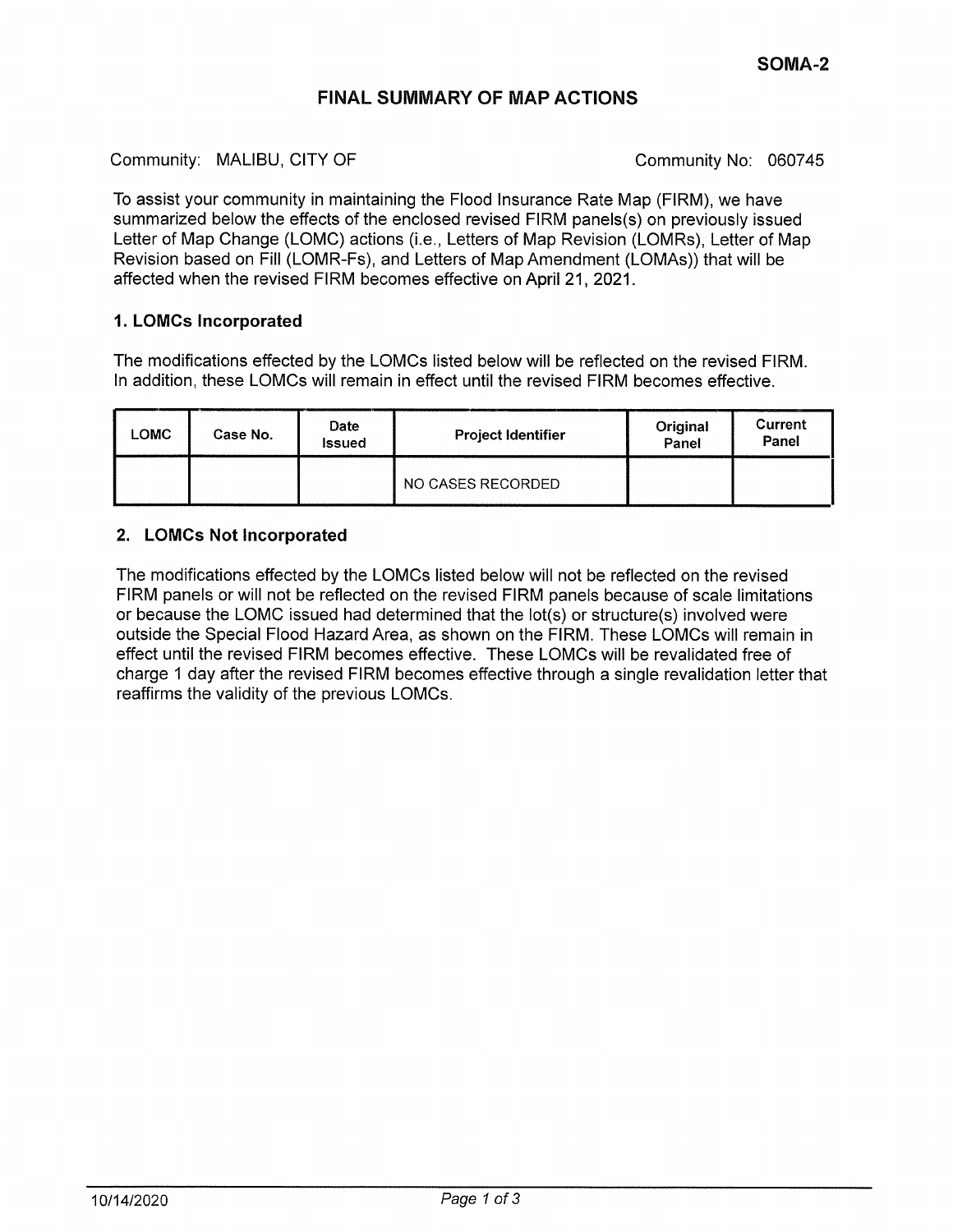# FINAL SUMMARY OF MAP ACTIONS

## Community: MALIBU, CITY OF Community No: 060745

## 2A. LOMCs on Revised Panels

| <b>LOMC</b> | Case No.    | Date<br><b>Issued</b> | <b>Project Identifier</b>                                                 | Original<br>Panel | Current<br>Panel |
|-------------|-------------|-----------------------|---------------------------------------------------------------------------|-------------------|------------------|
| LOMR-F      | 02-09-1195A | 12/11/2002            | 3808 CROSS CREEK ROAD --<br>PARCEL MAP 13165, PARCEL 2                    | 0650430788C       | 06037C1541G      |
| <b>LOMA</b> | 10-09-0158A | 10/22/2009            | 22800 Pacific Coast Highway -- Portion<br>of Rancho Topanga Malibu Sequit | 06037C1541F       | 06037C1541G      |
| LOMR-VZ     | 10-09-0425A | 11/12/2009            | 22814 Pacific Coast Highway -- Portion<br>of Rancho Topanga Malibu Sequit | 06037C1541F       | 06037C1541G      |
| <b>LOMA</b> | 13-09-0377A | 01/31/2013            | 6400 Busch Drive                                                          | 06037C1514F       | 06037C1514G      |
| <b>LOMA</b> | 14-09-3272A | 06/10/2014            | TRACT 13157, LOT 19 -- 24352<br><b>MALIBU ROAD</b>                        | 06037C1539F       | 06037C1539G      |
| <b>LOMA</b> | 14-09-3682A | 07/24/2014            | 6437 VIA ESCONDIDO DRIVE<br>(RESIDENCE)                                   | 06037C1519F       | 06037C1519G      |
| <b>LOMA</b> | 17-09-2882A | 01/05/2018            | SECTION 35, T1S, R17W, LOT 5 --<br>3580 LAS FLORES CANYON ROAD            | 06037C1542F       | 06037C1542G      |
| <b>LOMA</b> | 18-09-2080A | 08/30/2018            | TRACT 32003, LOT 1 -- 31460 BROAD<br><b>BEACH ROAD</b>                    | 06037C1511F       | 06037C1511G      |
| OMR-VZ      | 20-09-0556A | 02/11/2020            | SECTION 31, T1S, R16W -- 19620<br>PACIFIC COAST HIGHWAY                   | 06037C1561F       | 06037C1561G      |

#### 2B. LOMCs on Unrevised Panels

| <b>LOMC</b> | Case No. | Date<br><b>Issued</b> | <b>Project Identifier</b> | Original<br>Panel | Current<br>Panel |
|-------------|----------|-----------------------|---------------------------|-------------------|------------------|
|             |          |                       | NO CASES RECORDED         |                   |                  |